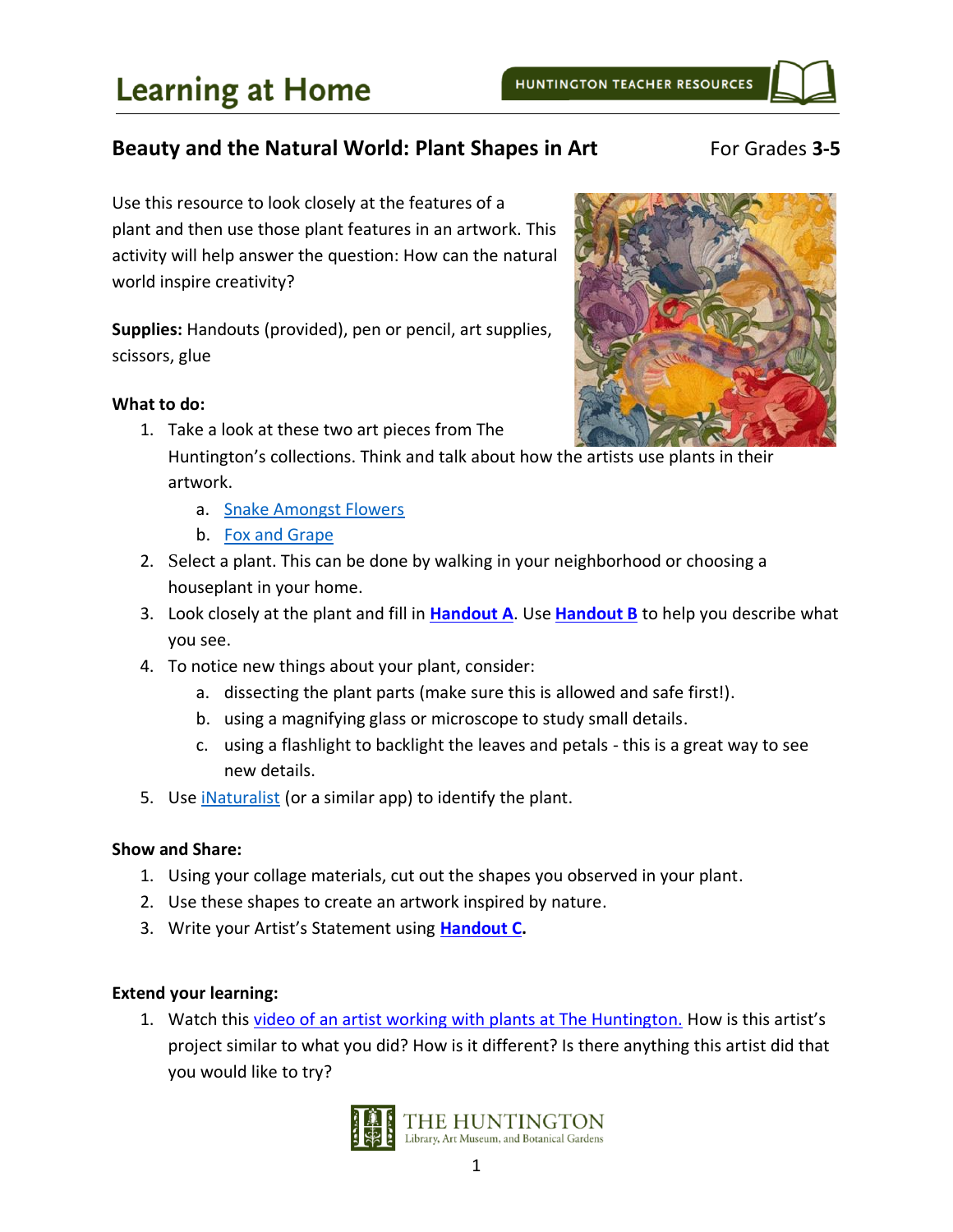# **Learning at Home**

- 2. Take a neighborhood walk and look for plants with similar features. Do you think any of these plants are closely related? Why?
- 3. Haiku are Japanese poems about nature. [Craft a haiku inspired by the plant you chose.](http://www.readwritethink.org/files/resources/printouts/30697_haiku.pdf)
- 4. Re-create your artwork using a different medium. How does this change your work?
- 5. [Take a neighborhood walk and look for fractals in plants.](https://fractalfoundation.org/resources/fractivities/scavenger-hunt/)

Share and celebrate your work by emailing us at [Teachers@huntington.org](mailto:Teachers@huntington.org)

#### **This resource has some alignment with:**

CCSS.ELA-LITERACY.CCRA.R.7 Integrate and evaluate content presented in diverse media and formats, including visually and quantitatively, as well as in words.

NCAS Anchor Standard 1-3 Generate and conceptualize artistic ideas and work, organize and develop artistic ideas and work, refine and complete artistic work.

NGSS 3 Inheritance and Variation of Traits: Life Cycles and Traits. NGSS 4 Structure, Functioning, and Information Processing.

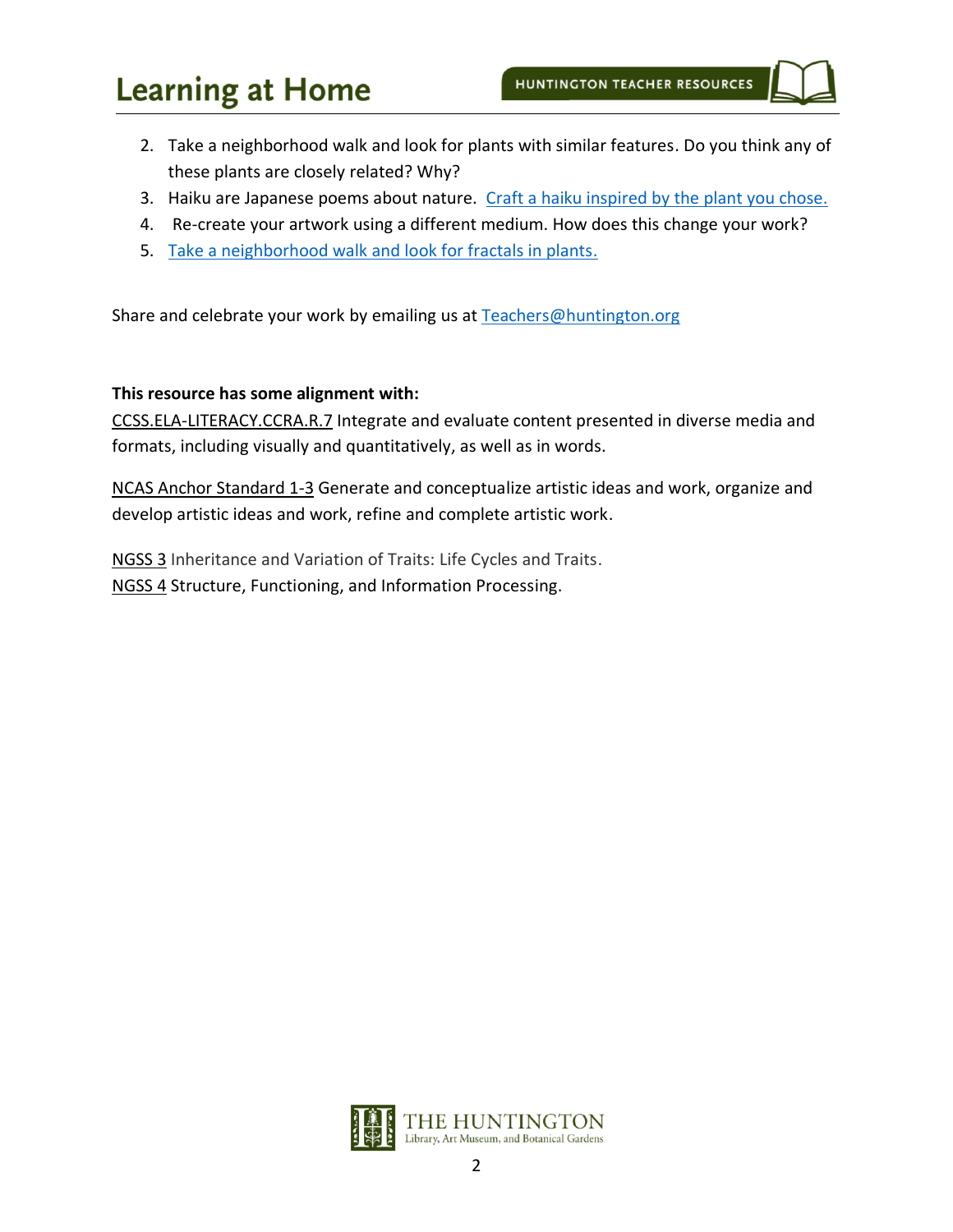# **Handout A: Plant Observation Sheet**

<span id="page-2-0"></span>Fill in the chart below with your observations of your plant. Try to choose a plant with flowers!

| <b>Plant Part</b> | Describe it!                       | Sketch it!          |
|-------------------|------------------------------------|---------------------|
|                   | (you can use the Describing Plants | (draw what you see) |
|                   | sheet to help you)                 |                     |
| <b>LEAVES</b>     | My plant's leaves are              |                     |
|                   |                                    |                     |
|                   | My plant's flowers are             |                     |
| <b>FLOWERS</b>    |                                    |                     |
| (What do          |                                    |                     |
| the petals        |                                    |                     |
| look like?)       |                                    |                     |
|                   |                                    |                     |
|                   |                                    |                     |
|                   |                                    |                     |
|                   |                                    |                     |

<span id="page-2-1"></span>Optional: What other parts of the plant do you see (e.g. roots, stem, fruit)? Use the back of this sheet to describe and sketch them.

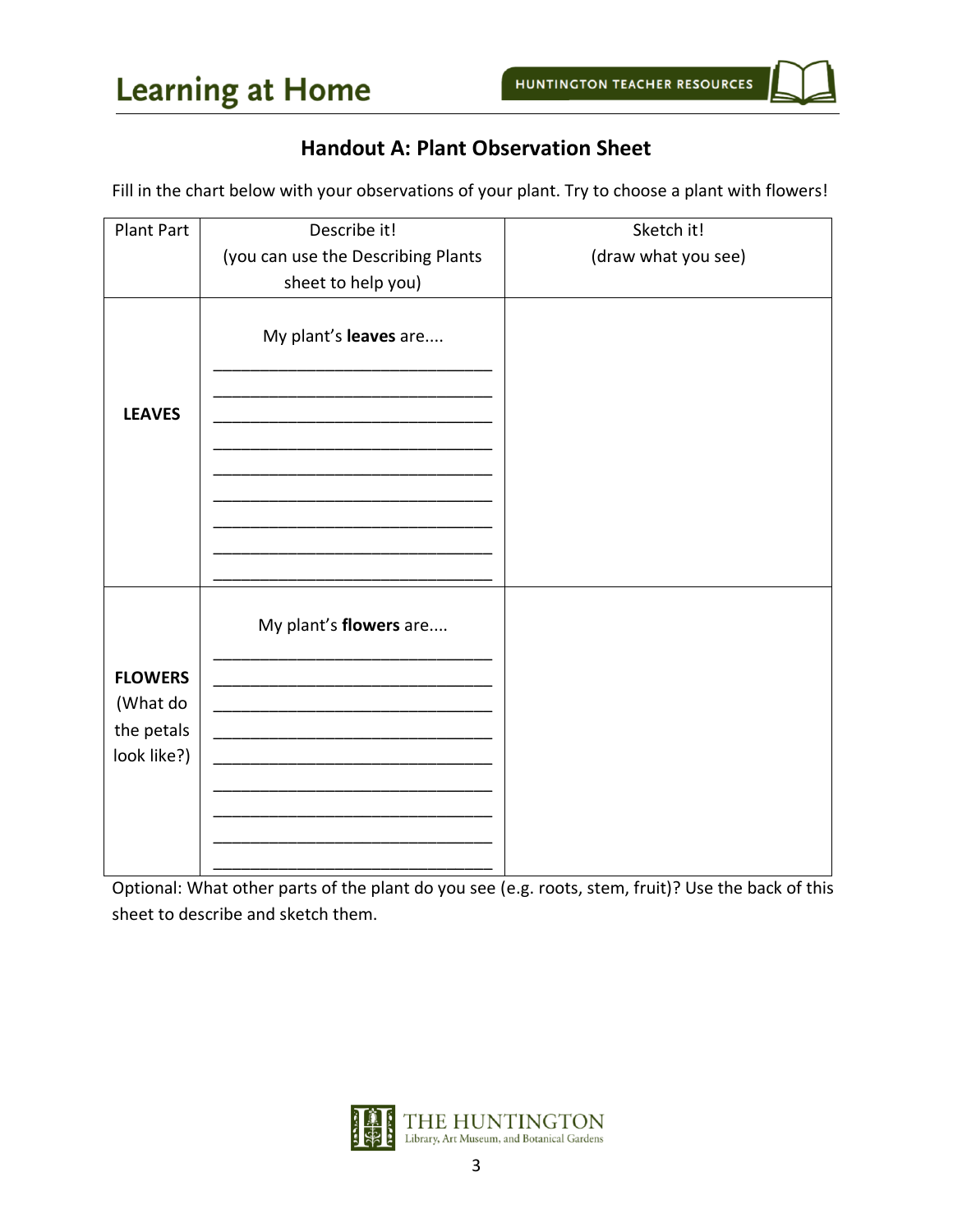# **Learning at Home**

# **Handout B: Describing Plants**

#### **Leaves**

When looking at the leaves of your plant, consider the veins, shapes, arrangement, edges, and arrangement on the stem.



#### **Flowers**

When looking at the flowers, consider the different parts of the flower: